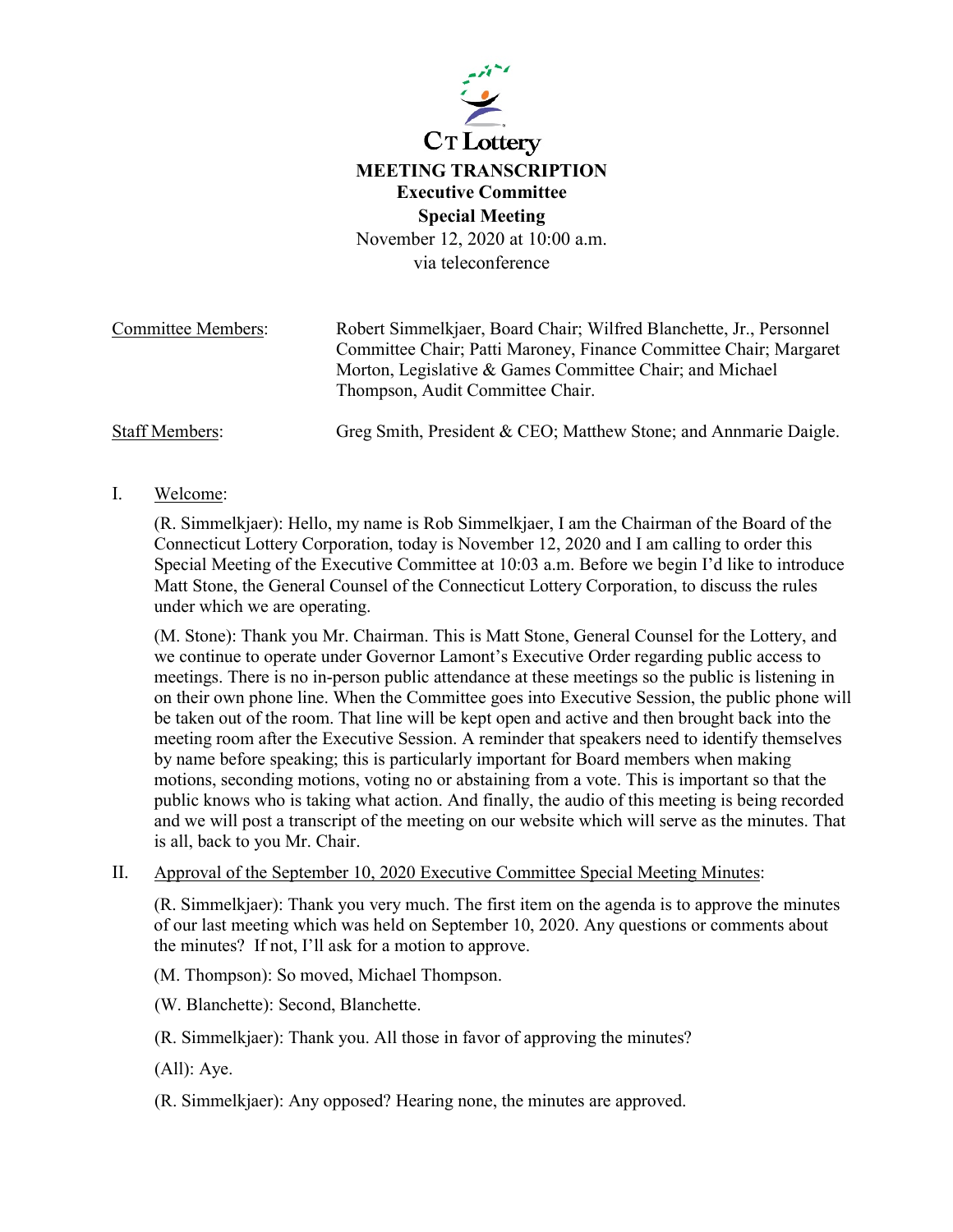## III. Discuss New Management Positions:

(R. Simmelkjaer): Next on our agenda is a discussion of new management positions for the Connecticut Lottery and with that I'll turn it over to the President, Greg Smith.

(G. Smith): Thank you Mr. Chair. This is Greg Smith. Some brief comments for you, I mentioned at the last Board meeting that we were adding some positions to either directly replace or for functionality, replace positions that are vacant. We have posted and I've received applications for both the Senior Director of Operations and for a Government Relations Manager. Good interest in both of those positions based on the applications we've received and I'll be interviewing for those jobs starting next week.

(R. Simmelkjaer): Very good. Any questions? Hearing none, thank you Greg.

## IV. Powerball Update:

(R. Simmelkjaer): The next item on the agenda is an update on Powerball, a multi-state game.

(G. Smith): Thank you, this is Greg Smith again. For the Board's awareness the Powerball game group has been looking at a variety of ways to stimulate sales and this has been above and beyond the effects of the pandemic and actually started well before it came into existence – exploring various ways of either adding more drawings or adding international lottery participants into the Powerball game as it exists in the U.S. Last month the Powerball game group voted to add a third drawing to the weekly drawings, which would be Monday, and this would begin in August of 2021. So when this third drawing is added, Powerball would be drawn on Monday, Wednesday and Saturday. The analysis of doing this is that we would expect nationally that game group sales would grow by over five percent due to this addition, and for the knowledge benefit of the Board members, the sales on the drawing dates is typically in the neighborhood of 60-70% of the sales per drawing. The sales that occur on the day of the drawing drive the total sales of each drawing and so adding a third drawing date should have a positive impact on this game. We're going through the same thing with the Lucky for Life game going to daily draws starting in July of 2021, but a bit different concept as Lucky for Life has a fixed top prize amount, \$1,000 a day for life, where Powerball has a growing jackpot; but the idea of adding an additional day was a positive feature for most of the members so the idea passed.

(R. Simmelkjaer): So that will start in August of 2021.

(G. Smith): Yes.

(R. Simmelkjaer): This is Rob. Remind me again about the stagnation of the jackpots. That has been driven as much by financial markets factors as by sales issues, right?

(G. Smith): Yes, thinking back two, three, or more years, the annuity factor had been stronger and allowing jackpot growth and funding of jackpots to occur much more quickly. The recent impact, particularly pandemic-wise, on the annuity factor, keeps that jackpot, the cash versus the advertised value, pretty close so it does not grow as fast as it has in the past. That has a clear impact on the public's interest in participation – many believing that if the jackpot is not 'X' it's not worth their time.

(R. Simmelkjaer): Human psychology, I guess. So more sales at least could help offset some of that annuity issue potentially?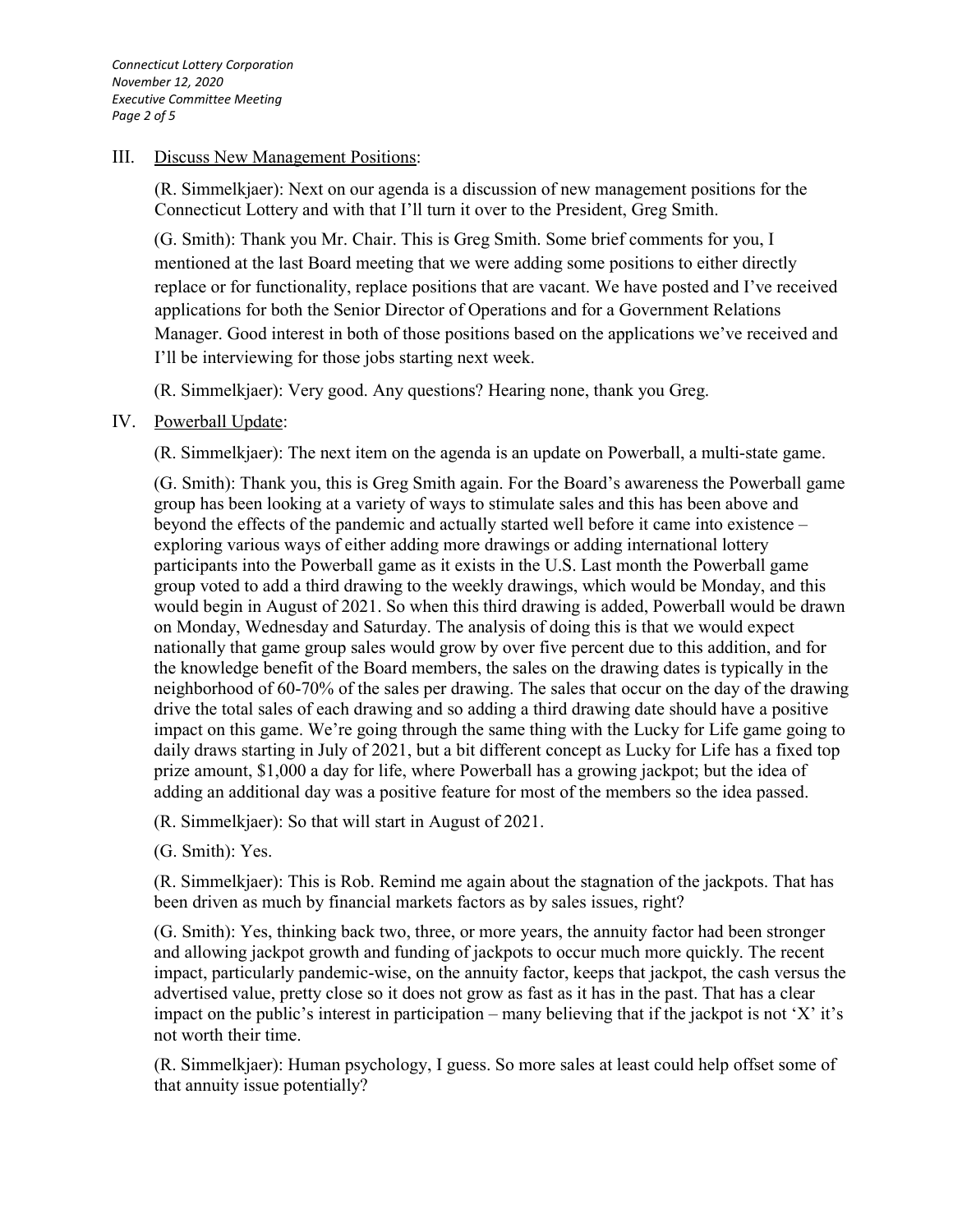(G. Smith): Yes, this is Greg Smith again. Sometime in the early part of calendar year 2021, we will have the edited game rules to have approved by the Legislative & Games Committee and the Board and go through that whole process for the Powerball game. While we are not changing any other aspects of the game, the drawing date change needs to be rolled into Connecticut's rules.

(R. Simmelkjaer): This is Rob again, one more question. The Mega Millions game is still twice a week, correct?

(G. Smith): Yes, it is and that game group has been made aware of these discussions and decision; they don't always respond in the same way the Powerball group does with regard to feeling a need for a change in a game but they are aware of it and we include some members of that game group in Powerball discussions and vice versa so that we can be aware. When these games were less similar, there was less engagement by the parties together in the groups but now that they are quite similar games it is important for all states to be aware of what might take place in the games so that we can react within our state markets.

(R. Simmelkjaer): Thank you Greg. Any other questions?

## V. Discuss Change to CLC Field Staff Work:

(R. Simmelkjaer): Ok, the next item on the agenda is discussing some changes to the Connecticut Lottery field staff work. This is in relation to what is happening with COVID, obviously companies are all making adjustments to where and when their employees are working, and I know we are looking at some changes as well. Greg can you take us through that?

(G. Smith): Yes, this is Greg Smith again. Small bit of background on this. Our field sales staff volunteered to return to call on their routes in person starting in August of this summer. The primary purpose for that returning into field was we needed to have the instant ticket games that had come to an end, those remaining packs needed to be picked up so that we could properly account for the sales of those games and properly invoice the retailers for the ticket sales that they actually had. An example would be a store had been in possession of two packs of the same game, one of those packs was half way sold and the other was not being sold yet. The last top prize of that game was won so we remove all those tickets from the market, the pack that had not been activated allows us to take custody of that and destroy it, no financial transaction had taken place yet. With the partial pack, the retailer would be charged in full for that pack until we take the partial pack back and credit them the unsold tickets. Also by virtue of that, when they are charged for that full pack, we recognize the revenue on that full pack and then would not take that reduction in sales back to the partial sales until we had already accounted for and gotten possession of that partial pack. It's not terribly complicated but because we do consignment sales on these instant tickets, recovering the product and doing the proper retailer and revenue accounting is the only way to do that. So back to the sales reps, the reps volunteered to go to all of their stores and pick up these tickets so we could get them timely and not rely on a third party courier to pick these up. Now by September, all of the reps had volunteered to do this and everyone was back in the field on a voluntary basis. Now we are retracting that volunteer work and having all reps not go to stores but now doing telephone calls to each of their accounts. We will monitor this absence from the field and the volume of instant ticket packs, and if we need to return back to the field while the COVID case counts are at the level that they are, we will look at that and potentially start that at a lower volume of reps and see what are method is to recover those packs but we could go for a number of weeks before taking any action on that and still manage control of the games well enough. We will monitor that situation and I will let you know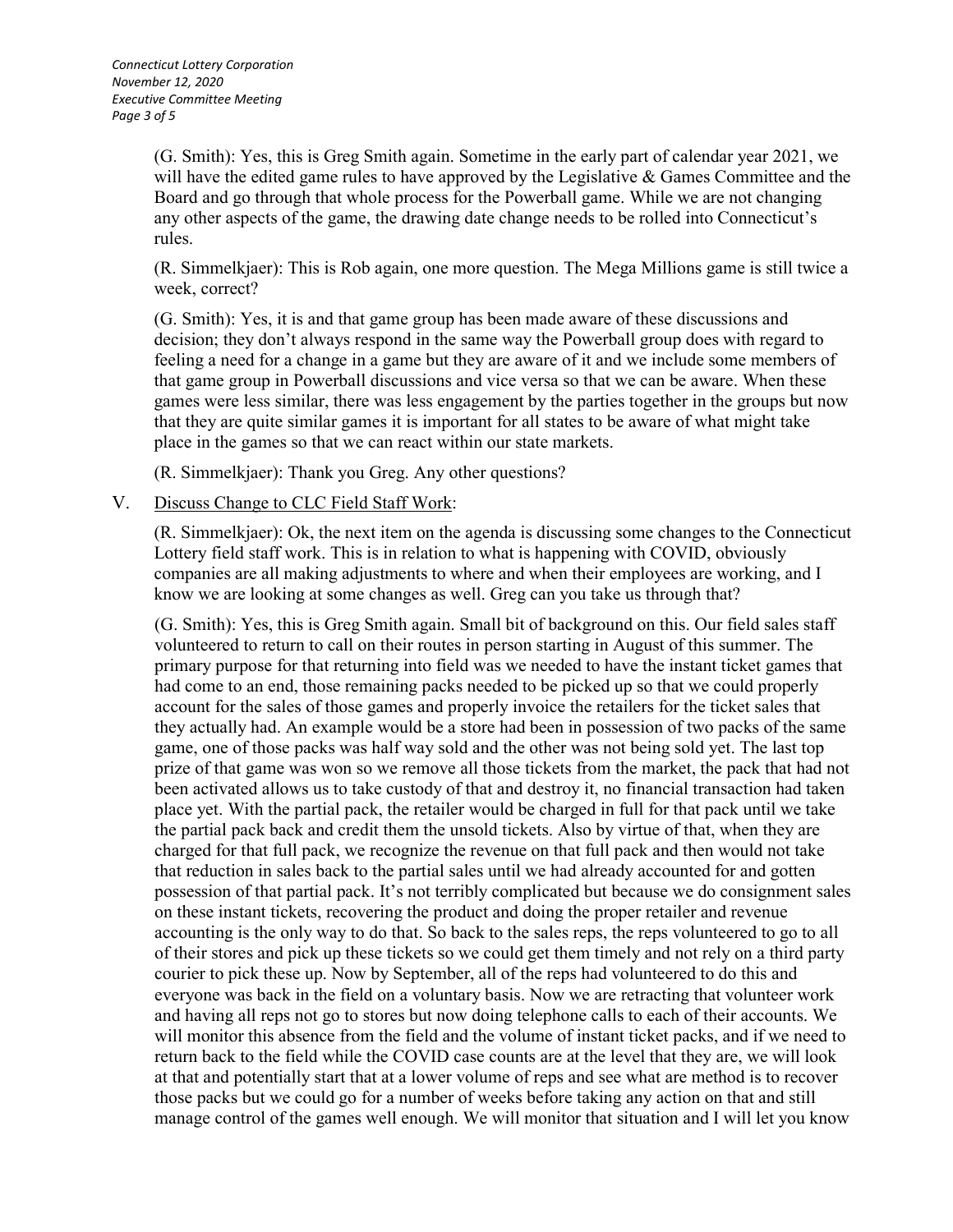*Connecticut Lottery Corporation November 12, 2020 Executive Committee Meeting Page 4 of 5*

> if and when we need to return on a partial basis, or if the conditions merit, letting more volunteers go out.

(R. Simmelkjaer): This is Rob Simmelkjaer, the hesitance to using a third party courier, is that just a security issue?

(G. Smith): Yes, this is Greg Smith again. It could be a cumbersome process, we developed the process in full and have been using it for a few months this spring and summer. One of the aspects is the retailer would be packing up these games and they normally give these directly to a Lottery employee and they would be surrendering that to a courier who is an unknown entity to them. It has to do with financial transactions for them as well as the Lottery. We are perfectly comfortable with the courier but not all retailers would surrender their tickets to the courier. So while it was good, it wasn't perfect, and if we feel like the courier is the model we should move forward with next, we know that we have the ability to execute that, it was just a less than perfect approach to it. Just wanted to make sure you were aware of that adjustment with field sales. We continue to operate with good teleworking in the office. We do have some work that is necessary for people to be physically present either by job or with some volume of work on a weekly basis. Some Lottery employees do come into the office each day, some employees telework each day, and some are still intermittent in their need and we continue to adjust as needed for business purposes as well as health and safety concerns.

(R. Simmelkjaer): Very good. Any other questions?

VI. Discuss Executive Committee 2021 Meeting Schedule:

(R. Simmelkjaer): Thank you, Greg. The next item on the agenda is discussing the 2021 meeting schedule for the Executive Committee. Greg, you'll take that one as well?

(G. Smith): Yes, this is Greg. Putting forth a commitment of meeting schedules for the next year is a good idea to the extent that it is relevant to the different committees because the fixed calendar of meetings allows a bit more flexibility for the Committee during the meeting itself, to consider adjusting agenda order and also considering adding items to the meeting agenda. If the Committee can commit to a schedule, which allows for that to happen, if the meetings that they commit to are not necessary they can certainly be cancelled and if there are special meeting needs, they can certainly be added. This is more of a structure to begin with, and to use to the benefit of the Committee, knowing you can always add to or delete from that calendar based on the needs of the Board or the Committee.

(R. Simmelkjaer): Very good. So is the thinking that we will commit to a schedule similar to what we have been using since I came on board which is every other month, on the second Thursday?

(G. Smith): Yes, this is Greg Smith again. The Executive Committee proposed schedule would be the odd months of the year, second Thursday of those months at 10:00 a.m.

(R. Simmelkjaer): That works for me. Does anyone have any comments on that, I think it's been working very well.

(M. Thompson): That works.

(W. Blanchette): Good.

(M. Morton): Thank you.